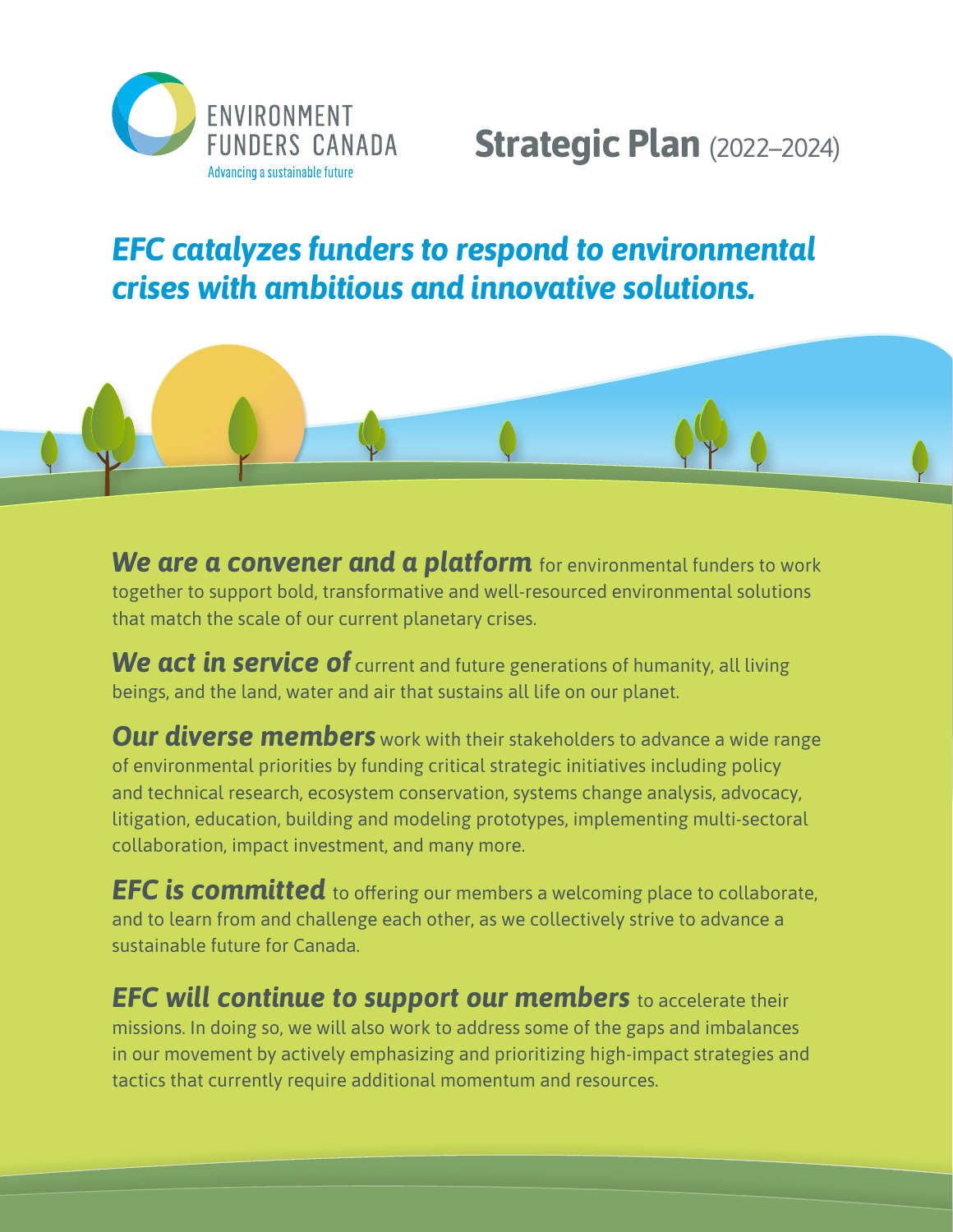## *We are committed to advancing:*

- Equitable engagement with a larger, more diverse cross-section of Canadians to mobilize intersectional environmental action and shift cultural values
- Responsible and mission-aligned asset investment
- Increased power and resources for grassroots, community-led, youth-led solutions that address intersecting climate, biodiversity, democratic, and economic challenges
- Strategic, trust-based grantmaking
- A transition from the status quo economy to a just and regenerative economy that advances community wellbeing

### *We will achieve this by:*

- Nurturing relationships and catalyzing collaboration among our members
- Diversifying and growing our membership to include cross-sectoral funders and wider geographic representation
- Mobilizing knowledge, building skills and advancing thought leadership on environmental funding opportunities to support our members
- Promoting transparency through open data to build greater accountability to all stakeholders in the environmental funding ecosystem
- Working collaboratively and/or in coordination with other funder networks to advance EFC's work in areas of mutual interest

## *Drawing on our "toolbox" consisting of:*

- Annual conferences
- Funder collaboratives (across the spectrum, from information sharing to pooled funds)
- Webinars
- Special topic funder discussions
- Regional gatherings
- Research reports on opportunities to advance environment funding
- Orientations for new members and/or junior staff within member organizations
- Information, resources and training programs

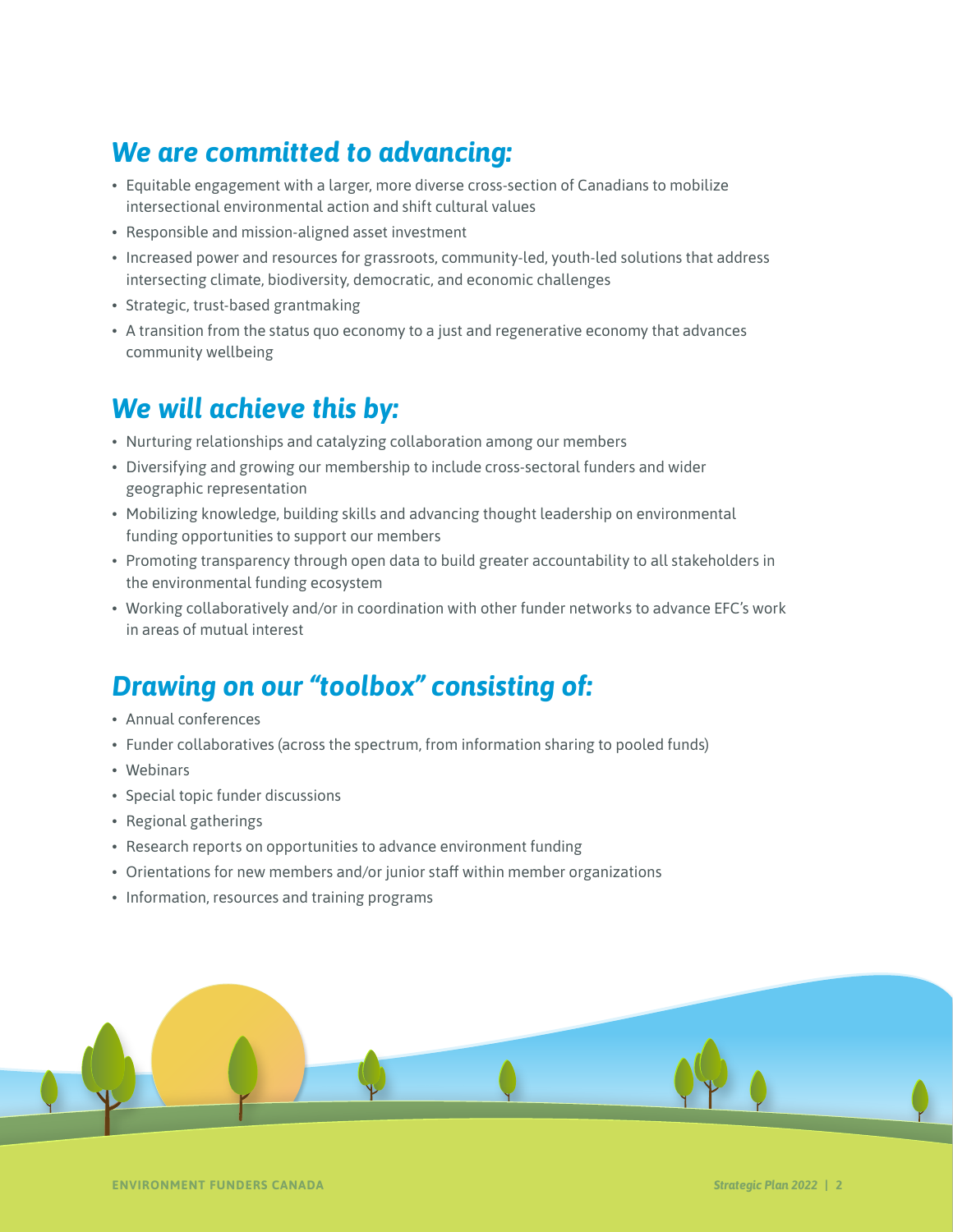#### *Objectives Performance targets 1* **Nurturing relationships and catalyzing collaboration among our members** • **Qualitative:** examples of initiatives\* hosted and collaborative relationships catalyzed as a result of EFC involvement (initiatives = collaboratives, conference, other convenings, introductions) • **Quantitative:** 80% of participants report EFC has supported the strengthening of their professional network *2* **Diversifying and growing our membership to include cross-sectoral funders and wider geographic representation** • **Quantitative**: 10% annual growth in membership due to seeing the unique value of EFC, within which: – one third self-identify as not primarily environmental organizations – membership from currently underrepresented regions has increased *3* **Mobilizing knowledge, building skills and advancing thought leadership on environmental funding opportunities to support our members** • **Quantitative:** Increased and deliberate knowledge mobilization activity that tracks types of offerings, number of offerings, attendance at offerings etc. • **Quantitative:** At least 50% of members report applying knowledge gained through EFC offerings in their work each year *4* **Promoting transparency through open data to build greater accountability to all stakeholders in the environmental funding ecosystem** • **Task Completion:** Infrastructure for capturing and sharing relevant data is in place by the end of 2022 • **Quantitative:** Data is available from an increasing % of members • **Qualitative**: EFC is sharing insights from the data and demonstrating its value to members *5* **Working collaboratively and/or in coordination with other funder networks to advance EFC's work in areas of mutual interest** • **Task Completion:** A framework for productive collaboration amongst EFC and our partner philanthropic networks is in place • **Qualitative:** Specific initiatives